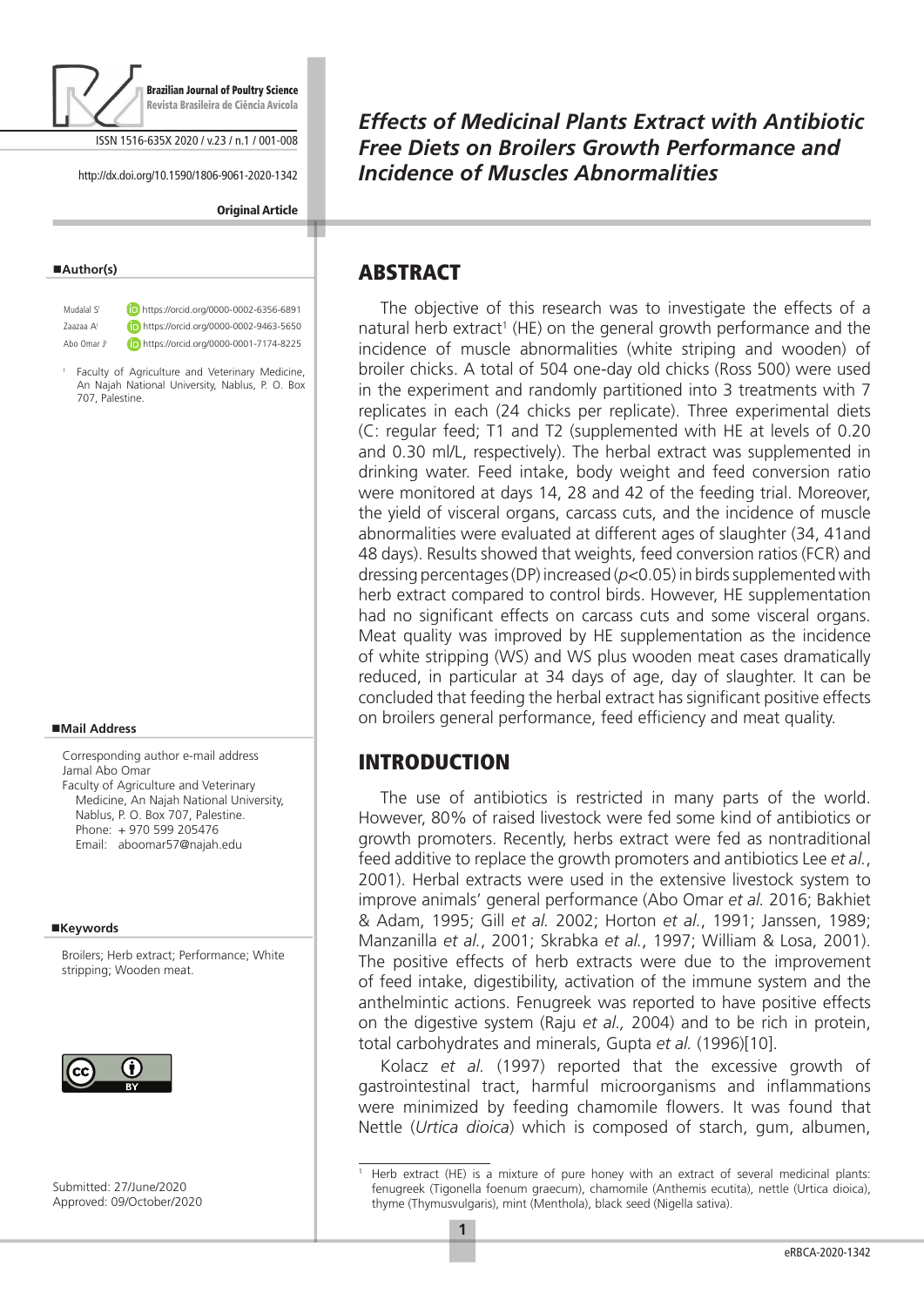

sugar, histamine, acetylcholine, choline, and serotonin is fed to animals. Thyme (*Thymus vulgaris*) is also used for medicinal purposes through its components (thymol, 40% and carvacrol, 15%) (Mikaili *et al.*, 2010). Mentha species of the family *labiatae* have antiseptic properties and improve digestibility which have beneficial effects on digestion (Foster & Duke, 1999). Studies on the pharmacological action of active plant substances or herbal extracts in animal nutrition is relatively limited.

Currently, there is a great demand on broiler meat and there is a great success in increased growth rate in order to optimize the production of this meat. The improvement of growth rate resulted in high incidence of muscle abnormalities. The most recent and emerging muscle abnormalities are white striping (WS) and wooden abnormalities (WA) (Petracci *et al.*, 2019). In addition, visible/near infrared spectroscopy has been investigated to differentiate between normal and white striped meat (Zaid *et al.*, 2019)

Mudalal (2019) reported that the total incidence of white striped breast fillets under commercial conditions in different genotypes of broilers was very high and reached up to 61.3%. Considering the effect of genotype, the results showed that high-breast yield hybrids exhibited a higher overall incidence of WS compared with standard-breast yield hybrids (Petracci *et al.,* 2019).

The objective of this research was to investigate effects of a blend of natural herb extract on growth performance and incidence of muscles abnormalities of broilers reared under antibiotics free rations.

# MATERIALS AND METHODS

## Experimental animals and design

A total of 504 one-day old chicks (Ross 500) were purchased from a local hatchery. At the experimental site, chick's initial weights were recorded and randomly housed in wood shavings covered floor pens. Chicks were divided into 3 treatments with 168 birds in each pen and to 7 replicates per treatment in a complete random design. Continuous lighting was provided throughout the experiment. The ambient temperature was gradually decreased from 32 °C on day 1 to 7 °C to 24 °C on day 21 and was then kept constant.

The diet's ingredients components fed and their chemical analysis are presented in Table 1. The starter diets were fed for the first three weeks and the grower diet was fed for the remainder of the trial (48 days).

**Mudalal S, Zaazaa A, Abo Omar J** *Effects of Medicinal Plants Extract with Antibiotic Free Diets on Broilers Growth Performance and Incidence of Muscles Abnormalities*

> Chicks were assigned to the control diet (control, C) which is similar to regular broiler starter diets. While the experimental treatments T1 and T2 birds were fed the diets as in control but was supplemented with the herb extract at levels of 0.2 and 0.3ml/L in drinking water. Birds diets were formulated to meet the NRC (1990) recommendations. Feed intake was recorded in a weekly basis, by deducting the amount of feed that remained in the feeders at end of the week from the amount offered. Individual bird weight was also recorded in a weekly basis. Birds' mortalities within the five days were replaced, afterwards, mortality was recorded as it occurred and dead chick weights were determined where possible.

**Table 1 –** Composition of the basal diets fed to broilers in feeding trial, g/kg.

| Ingredient         | Starter | Grower |
|--------------------|---------|--------|
| Yellow corn        | 560     | 620    |
| Soybean meal       | 360     | 306    |
| Oil                | 40      | 40     |
| DCP1               | 15      | 12     |
| Limestone          | 15      | 15     |
| <b>NaCl</b>        | 3.5     | 3.5    |
| Premix             | 5       | 5      |
| DL-methionine      | 1       | 1      |
| L- lysine          | 0.5     | 0.5    |
| Calculate analysis |         |        |
| Crude protein      | 220     | 200    |
| Lysine             | 110     | 110    |
| Methionine         | 55      | 56     |
| Calcium            | 100     | 110    |
| Available P        | 46      | 47     |
| ME, MJ/ kg ration  | 704     | 718    |

1 Dicalcium phosphate. 2 Vitamin premix/kg diet: vitamin A, 12,000 IU; vitamin D3,1500 IU; vitamin E, 50 mg; vitamin K3, 5 mg; vitamin B1, 3 mg; vitamin B2, 6 mg; vitamin B6, 5 mg; vitamin B12, 0.03 mg; niacin, 25 mg; Ca-D-pantothenate, 12 mg; folic acid, 1 mg; D-biotin, 0.05 mg; apo-carotenoic acid ester, 2.5 mg; choline chloride, 400 mg.

Body weight (BW), feed intake (FI) and feed conversion ratios (FCR) were assessed on days 14,28 and 42 or during the age ranges of 1- 14, 14 - 28 and 28 - 42 days. FCR was calculated as the following: FCR= average feed consumed/average live weight

#### Visceral organs and carcass cuts

At 42 d of age, eight birds per replicate were slaughtered through cutting carotid arteries and partial slicing of the neck by a manual neck cutter. Carcass yield was calculated by dividing eviscerated weight by live weight. Visceral organs (liver, gizzard, heart, proventriculus, small intestine, cecum) and abdominal fat were weighed and calculated as a percentage of live body weight and also carefully examined to detect any pathological lesion or damage. Carcass parts were measured as percent of carcass weight.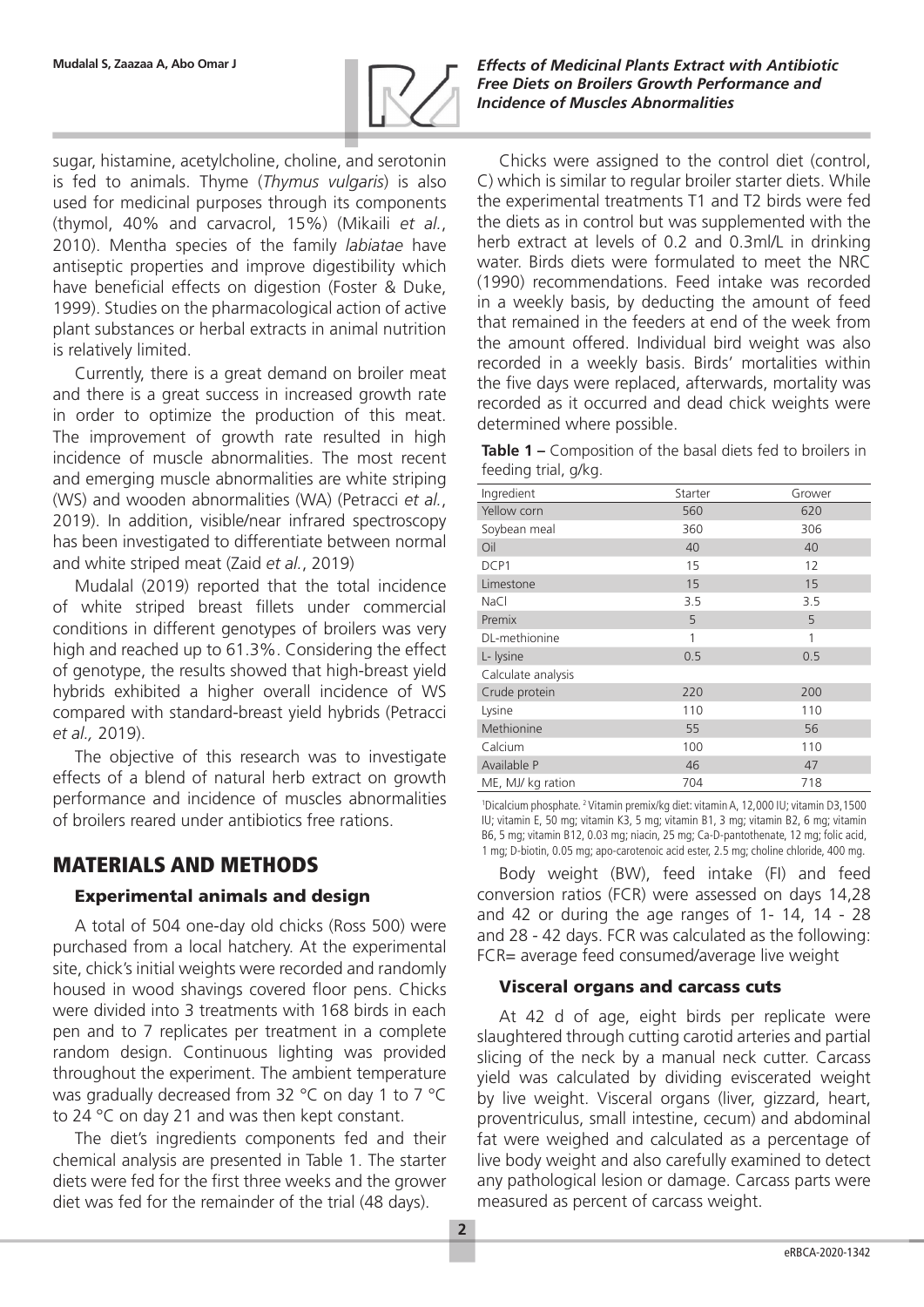

### Assessment the incidence of muscle abnormalities

After about 8 hr of post mortem, breast fillets from all treatments and replicates were collected to assess the incidence of muscle abnormalities. Based on previously described criteria by Kuttappan *et al.* (2012b) and Sihvo *et al.* (2014), the muscle abnormalities were classified into four categories (Normal, white striping, wooden, and white striping/wooden). Breast fillets were labeled as normal (N) when there were no white striations or hardened areas over the surface. When breast fillet exhibited white striations (thin to thick striations) on the surface, it was labeled as white striped fillet (WS). In the case of presence of pale ridge-like bulges and diffuse hardened areas, breast fillet was labeled as wooden breast (WB). Finally, when a fillet was affected by both muscle abnormalities white striping and wooden breast, it was labeled as WS/WB.

#### Statistical analysis

The results of the study were analyzed using the ANOVA (GLM procedure SAS statistical analysis software, 2002). It was used to evaluate the effect of herbs extract (two levels of inclusion) and replicates on the growth performance, feed conversion ratio, and the incidence of muscle abnormalities. Duncans test was employed to separate the mean value in the case of presence of statistical differences (*p>*0.05). Pearson correlation was used to test the relationship between pairs of continuous variables (*i.e*., feed con-version ratios, carcass and visceral organ variables).

## RESULTS

#### Feed intake

Results showed that the feed intake was significantly increased in group T1 and T2 if compared

**Mudalal S, Zaazaa A, Abo Omar J** *Effects of Medicinal Plants Extract with Antibiotic Free Diets on Broilers Growth Performance and Incidence of Muscles Abnormalities*

> to control group C at age 1-14d (35.52 and 36.09 *vs.* 34.74 g/d, *p<*0.05) and age 1-42d (118.29 and 118.03 *vs.* 117.10, *p<*0.05). The HE significantly increased (*p<*0.05) feed intake when fed at 0.2 and 0.3 ml/L compared to the control birds during the entire feeding trial (Table 2).

#### Body weight

Birds supplemented with the two levels of the extract gained more (*p<*0.05) weight at all growth periods compared to birds consuming the regular broiler diet (Table 2).

Body weight significantly increased in birds of group T1 and T2 compared to the control at ages 1-14 d (456.4, 481.0 *vs.* 434.4 g, *p<*0.05), 1-28d (1462.06, 1513.27 *vs*. 1412.09g, (*p<*0.05) and 1-42d (2574.3, 2671.4 *vs*. 2486.2 g, (*p<*0.05) Table 2.

#### Feed conversion ratio

HE had positive effects on FC ratio. FCR significantly improved in birds of groups T1 and T2 compared to the control group birds at age of 28 d (1.530, 1.476*vs*. 1.578, *p<*0.05). However, HE had variable effects on FCR where T2 birds had better feed efficiency compared to T1 birds (1.476 *vs.* 1.530, *p<*0.05). At 42 d of the feeding trial, FCR in birds of T1 and T2 was similar but significantly lower compared to that of control birds (2.100, 2.183 *vs.* 2.249, *p<*0.05). For the entire feeding period, the FCR that most improved was in birds of T2 followed by T1 and control (1.667 vs. 1.734, 1.785, *p<*0.05), Table 2.

#### Visceral organs

Visceral organs were expressed as percentages of live weights. HE had no effects on abdomen fat, pancreas, and hear. However, there was a numerical difference

**Table 2 –** Effect of herb extract (HE) supplementation on performance indices of broilers at different ages. The basal diet (control, C) which is similar to regular broiler starter diets. While the experimental treatments T1 and T2 birds were fed the diets as in control but was supplemented with the herb extract at levels of 0.2 and 0.3ml/L in drinking water.

|                       |            |                     | Τ1                   | T <sub>2</sub>       | p value |
|-----------------------|------------|---------------------|----------------------|----------------------|---------|
| Feed intake           | 1 - 14 d   | 34.75 <sup>b</sup>  | 35.52a               | 36.09a               | 0.002   |
|                       | 14 - 28 d  | 110.19              | 109.93               | 108.76               | 0.07    |
|                       | 28 - 42 d  | 172.29              | 173.47               | 173.27               | 0.358   |
|                       | $1 - 42$ d | 117.10 <sup>b</sup> | 118.29a              | 118.03 <sup>a</sup>  | 0.001   |
| Body weight           | 14 d       | 434.48 <sup>c</sup> | 456.35 <sup>b</sup>  | 481.86 <sup>a</sup>  | 0.000   |
|                       | 28 d       | 1412.09c            | 1462.06 <sup>b</sup> | 1513.27a             | 0.000   |
|                       | 42 d       | 2486.20c            | 2574.30 <sup>b</sup> | 2671.40 <sup>a</sup> | 0.000   |
| Feed conversion ratio | 1 - 14 d   | 1.11a               | 1.09 <sup>ab</sup>   | 1.04 <sup>a</sup>    | 0.005   |
|                       | 14 - 28 d  | 1.57a               | 1.53 <sup>b</sup>    | 1.47c                | 0.000   |
|                       | 28 - 42 d  | 2.24a               | 2.18 <sup>b</sup>    | 2.10 <sup>b</sup>    | 0.020   |
|                       | $1 - 42$ d | 1.78 <sup>a</sup>   | 1.73a                | 1.66 <sup>b</sup>    | 0.000   |

Different letters in the same row indicate significant differences ( $p$ <0.05).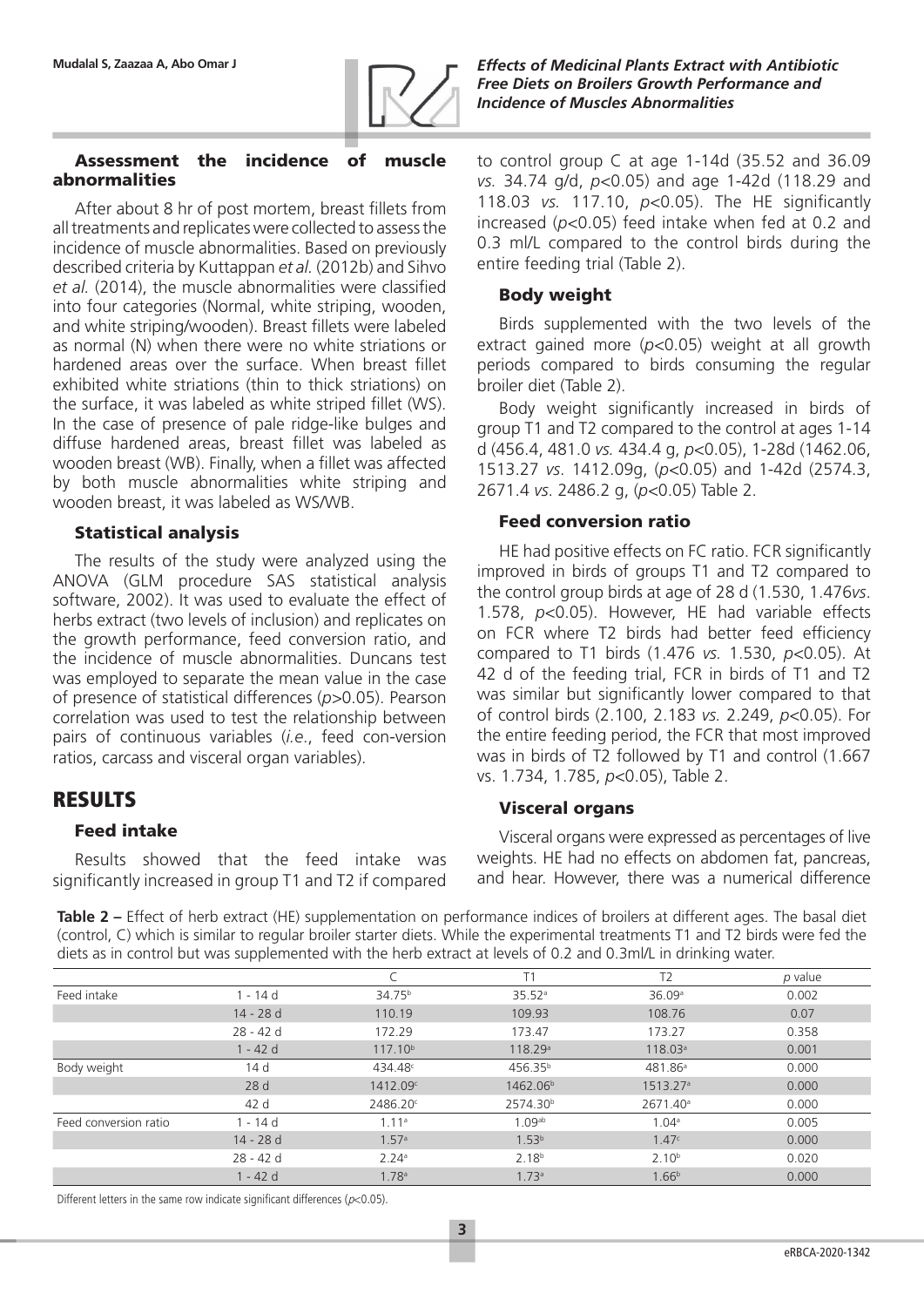

among the tested parameters. Proportions of liver to live weight was lowest in T1 birds compared to T2 and control birds (2.64 *vs*. 2.96, 2.92%, *p<*0.05). However, the two levels of the extract (T1 and T2) reduced (*p<*0.05) the percentages of gizzard, crop and intestine percentages compared to that in control birds (Table 3).

**Table 3 –** Relative percentages of visceral tissues and carcass cuts of broilers supplemented with herb extract (HE). The basal diet (control, C) which is similar to regular broiler starter diets. While the experimental treatments T1 and T2 birds were fed the diets as in control but was supplemented with the herb extract at levels of 0.2 and 0.3ml/L in drinking water.

| Parameter    |                   | T1                   | T <sub>2</sub>     | p value |
|--------------|-------------------|----------------------|--------------------|---------|
| Pancreas     | 0.19              | 0.17                 | 0.19               | 0.124   |
| Abdonin fat  | 1.28              | 1.14                 | 1.30               | 0.245   |
| Legs         | 12.34             | 4.65                 | 3.79               | 0.371   |
| <b>Bursa</b> | 0.12 <sup>b</sup> | 0.11 <sup>b</sup>    | $0.14^{a}$         | 0.000   |
| Crop         | 0.72a             | $0.58$ <sup>ab</sup> | 0.65 <sup>b</sup>  | 0.005   |
| Gizzard      | 2.41a             | 1.82 <sup>b</sup>    | 2.10 <sup>b</sup>  | 0.000   |
| Spleen       | 0.19 <sup>b</sup> | 0.17 <sup>b</sup>    | 0.20a              | 0.010   |
| Liver        | 2.92a             | 2.64 <sup>b</sup>    | 2.96a              | 0.000   |
| Heart        | 0.57              | 0.55                 | 0.55               | 0.391   |
| Intestine    | 5.67a             | 4.88 <sup>b</sup>    | 4.92 <sup>b</sup>  | 0.000   |
| <b>Neck</b>  | 7.17a             | 6.28 <sup>b</sup>    | 7.01a              | 0.000   |
| Breast       | 41.53             | 38.20                | 41.64              | 0.111   |
| Wings        | 9.18 <sup>a</sup> | 8.39 <sup>b</sup>    | 9.14a              | 0.001   |
| Drum stick   | 11.77             | 11.18                | 11.71              | 0.242   |
| Viscera      | 14.87a            | 12.96 <sup>b</sup>   | 13.74 <sup>b</sup> | 0.000   |
| Live weight  | 3.20a             | 2.97 <sup>ab</sup>   | 3.13 <sup>b</sup>  | 0.040   |
| Dressing %   | 78.0 <sup>b</sup> | 82.0 <sup>a</sup>    | 77.5 <sup>b</sup>  | 0.034   |

Different letters in the same row indicate significant differences ( $p$ <0.05).

#### Dressing percentages

The HE had significant (*p<*0.05) effects on dressing proportions. The dressing percentages of T1 birds was higher compared to T2 and the control birds (82, *vs*. 77.5, 78%, *p<*0.05), Table 3.

#### Carcass cuts

Most of carcass cuts were not affected by the supplementation of the HE, however, the percentages of neck and wing significantly reduced in T1 compared to these in T2 and the control birds (Table 3).

### Lymphoid organs

The effects of treatments on immune related tissues are shown in Table 4. Spleen and bursa percentages were affected (*p<*0.05) by HE supplementation. The bursa of T2 birds had the highest percentages compared to T1 and the control birds (0.145 *vs*. 0.11, 0.12%, *p<*0.05). A similar trend was observed for spleen percentage where T2 birds had more spleen weight compared to T1 and the control birds (0.20 *vs*. 0.17, 0.19%, *p<*0.05), Table 3.

### Muscle quality

The incidence of muscle abnormalities (white striping or white striping combined with wooden) at different ages of slaughter (34, 41, and 48 d) was shown in Table 4. Our study revealed that the addition of herb mix had great (*p<*0.05) impact on the incidence of muscle abnormalities, and this effect was very clear at 34 days of age. In this context, the incidence of white striping combined with wooden abnormalities in group T1 and T2 was 0% while in control group (C) it was 35.2%. At slaughter age, the incidence of white striping in group T1 and T2 was lower than in the control group (C) (28.1 and 29.8 *vs*. 38.5%) respectively. At higher age of slaughtering (41 and 48 d), the effect of herbs extract on the incidence of muscle abnormalities was less if compared to 34 days of age. Breast fillets at age 41 and 48 did not show any normal cases in all treatments. The incidence of white striping in group T1 and T2 at age 41 (32.8 and 19.5 *vs.* 39.2) and age 48 (23.5 and 25.5 *vs*. 33%) was lower than the control group.

## **DISCUSSION**

#### Feed intake

The HE had a significant effect on feed intake of treated chicks. The highest intake was in birds consuming the HE at the two levels compared to the control birds. Similar findings were observed in previous researches where feed intake was higher in broilers fed 0.2 ml/L of medicinal herb extract (Abo Omar *et al.,*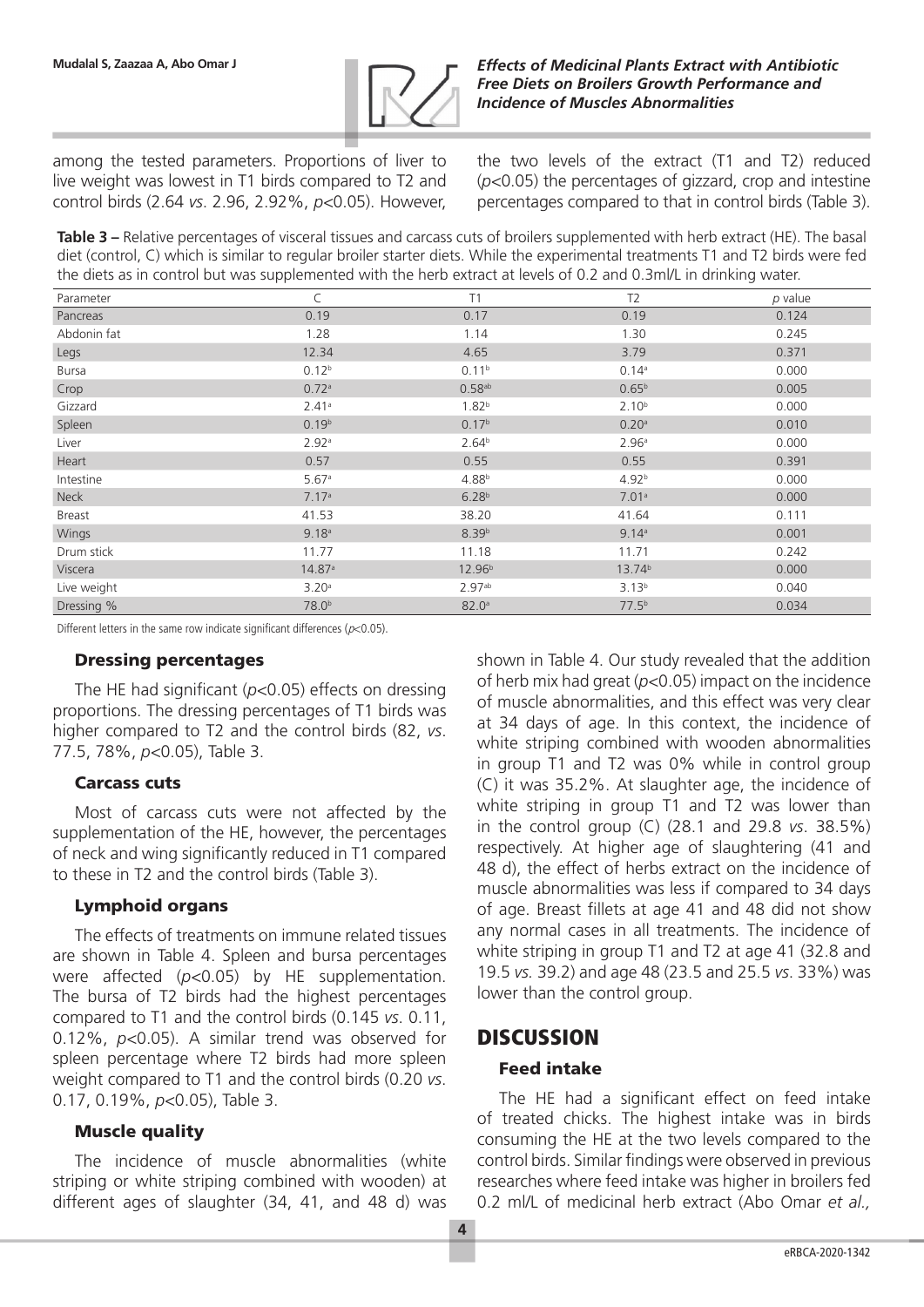

**Table 4 –** Percentages of normal, white striping (WS) and WS plus wooden meat abnormalities of broilers supplemented with herb extract (HE) at different ages. The basal diet (control, C) which is similar to regular broiler starter diets. While the experimental treatments T1 and T2 birds were fed the diets as in control but was supplemented with the herb extract at levels of 0.2 and 0.3ml/L in drinking water.

|                              | $C-d$ 34          | T1-d 34           | T2-d 34           |
|------------------------------|-------------------|-------------------|-------------------|
| Normal                       | 26.4 <sup>b</sup> | 71.9 <sup>a</sup> | 70.2 <sup>a</sup> |
| white striping               | 38.5a             | 28.1 <sup>b</sup> | 29.8 <sup>b</sup> |
| white striping + wooden meat | 35.2a             | 0.0 <sup>b</sup>  | 0.0 <sup>b</sup>  |
|                              | $C-d$ 41          | $T1-d41$          | $T2-d41$          |
| Normal                       | $\overline{0}$    | $\overline{0}$    | $\Omega$          |
| white striping               | 39.2a             | 32.8 <sup>a</sup> | 19.5 <sup>b</sup> |
| white striping + wooden meat | 60.8              | 67.2              | 80.5              |
|                              | C-d 48            | T1-d 48           | T2-d 48           |
| Normal                       | $\overline{0}$    | $\Omega$          | $\Omega$          |
| white striping               | 33.0              | 23.5              | 25.5              |
| white striping + wooden meat | 67.0              | 76.5              | 74.5              |

Different letters in the same row indicate significant differences ( $p$ <0.05).

2016). However, anise seeds had negative effects on feed intake when fed at levels from 1 to 10 g/kg ration (Yazdy *et al.* (2014). The positive effects of HE on feed intake presented in this research could be related to improvement of appetite (Raju *et al.* 2004; Abo Omar *et al.*, 2016).

### Body weight

The two supplemental levels of the HE (0.2 and 0.3 ml/L) improved broiler growth. The same effect of medicinal plant extract on broilers body weight were reported by Abo Omar *et al.* (2016). Our findings were in disagreement with previous research when anise seeds had no effect on broilers growth Yazdy *et al.* (2014). The essential fatty acids (linolenic and linoleic) in black seeds might explain our results regarding the improvement in broilers growth (Murray *et al.*, 1991). A dose of 5 g/kg of thyme had significant improvement on broilers weight and feed conversion ratio (Toghyani *et al.*, 2010). Similar trend was reported by Najafi & Turki (2010) where thyme-included diet had significantly increased broilers body weight and feed conversion ratio, however, negative effects of thyme were observed on broilers performance (Demir *et al.*, 2008; Tekeli *et al.*, 2006).

### Feed conversion ratio

Best feed conversion ratio was observed in broilers fed high level of HE (0.3 ml/ L) levels. This finding agrees with previous research where medicinal herb extract had significant improvement in feed efficiency, 8 to 11 (Abo Omar *et al.,* 2016). Similar results were reported with anise seeds when fed to broilers (Yazdy *et al.,* 2014). The suppression of gram-negative bacteria and clostridium with other growth depression

agents along with the improvement of feed nutrient digestion and absorption can explain the better general performance and the feed conversion ratio (Abd El –Latif *et al.,* 2004; El-Gendy *et al.,* 1996; Ghazalah & Ibrahim, 1996). The positive advantages HE on animals' performance could be achieved through the antioxidants, antibacterial, antifungal and antiprotozoal agents (Leung & Foster, 1996). The alteration of some physiological and chemical functions of the digestive tract by some plant metabolites such as isoprene derivatives, flavonoids and glucosinolates might cause the observed effects (Baratta, *et al.* 1998; Horton *et al.*, 1991; Jamroz *et al.*, 2003). Body weight gain, feed conversion ratio and protein efficiency ratio significantly improved for chicks fed diets supplemented with fenugreek at rate of 0.5% or 1.5% as compared to the control diet (Elbushra, 2012).

Similarly, supplementation of chamomile flowers at level of 2.5 kg/ton of broiler diet improved growth performance and feed conversion (Abaza *et al.,* 2008). There is a debate on the real effects of nettle (a component of our plant extract) on broilers performance. The carvacrol in nettle has stimulatory effects on pancreatic secretions (Mansoub, 2011) by increasing the secretions of digestive enzymes more amounts of nutrients like amino acids can be digested and absorbed from the digestive tract and thereby improve carcass traits. Abedin *et al.* (2019) reported that the high amount of bioactive compounds in Chinese herbal medicine byproducts confer several nutritional and health benefits. Similarly, medicinal plant leaf meal improved broilers growth and feed conversion ratio through improvement of anti-oxidative capacity without negative effects on birds' health (Daramola, 2019).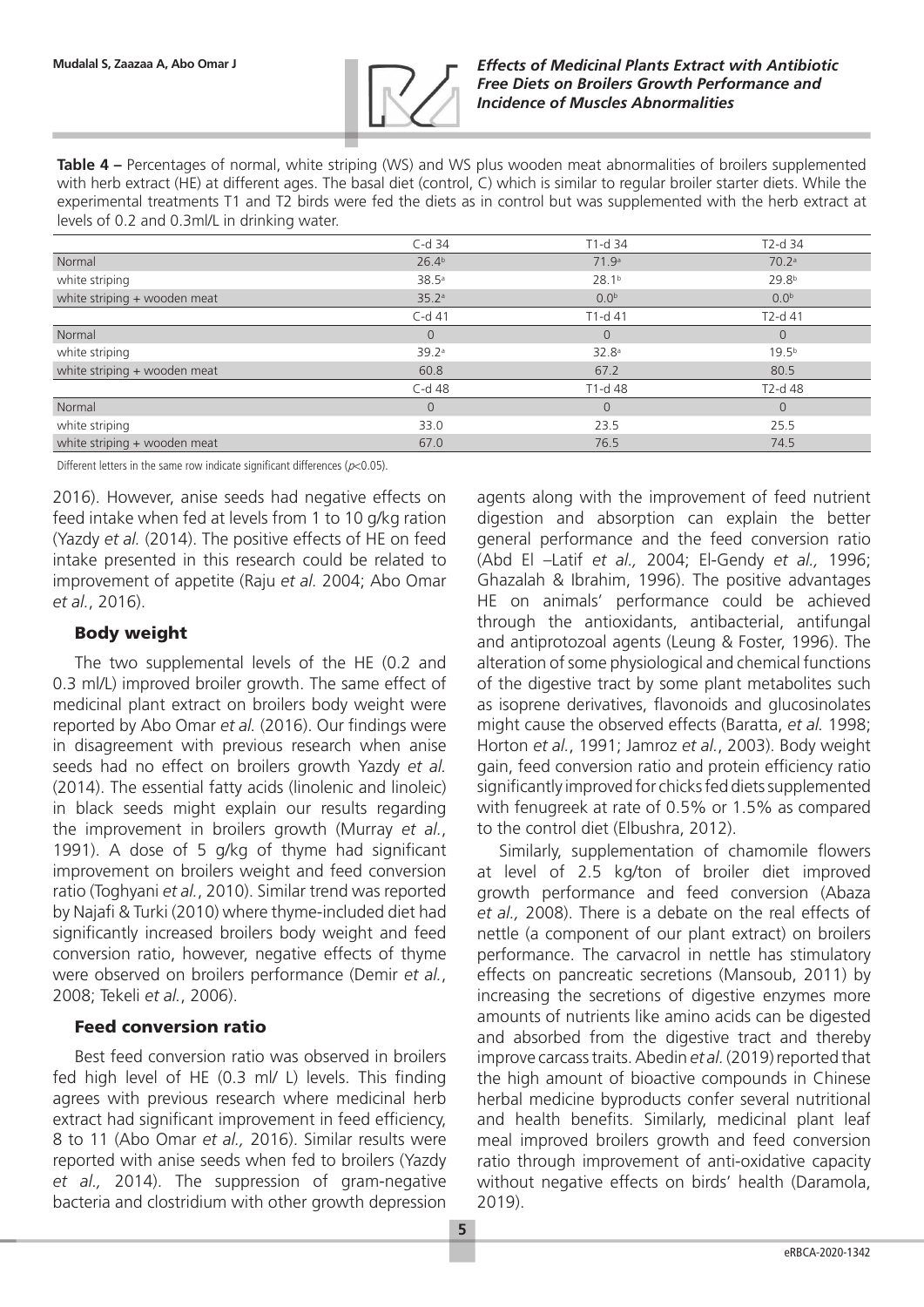

### Visceral tissues

HE had no effects on abdomen fat, pancreas, and heart. Proportions of liver weights to live weight was lowest in birds fed 300 ml/L of the extract. However, the two levels of the extract reduced the percentages of gizzard, crop and intestine proportions. Abo Omar *et al.* (2016) reported similar results for broilers fed medicinal plant extract.

#### Dressing percentages

Feeds supplemented by the HE resulted in higher dressing proportions compared to the control birds. Similar trends were observed in previous research (Issa & Abo Omar, 2013; Abo Omar *et al.*, 2016), where medicinal plants improved dressing percentages. The dressing proportions in this research were relatively higher compared to what was reported as our feeding period was one week longer.

#### Carcass cuts

Most of the carcass cuts were not affected by the supplementation of the HE, however, percentages of neck and wing were significantly reduced. Similar results were reported previously (Abo Omar *et al.,* 2016; Issa & Abo Omar, 2013, Abo Omar *et al.,* 2016).

#### Lymphoid organs

Both bursa and spleen relative weights increased in birds supplemented with HE. Yazdy *et al.* (2014) reported that anise seeds had no effect on spleen but caused significant increase in bursa weight. However, medicinal herb extracts reduced the weights of spleen and bursa of broilers (Abo Omar *et al.*, 2016).

The low mortality and the good performance of broilers can be explained by the enhancement of the immune system as indicated by larger spleen and bursa weights.

#### **Muscle quality**

Inclusion of the herbs mix in the drinking water of chicks showed significant reduction in the incidence of muscle abnormalities (white striping and wooden) at 34 days of age, day of slaughter. Herbal mix that has been employed in this study contains several functional ingredients such as thymol, carvacrol, antioxidants, serotonin, etc as well as many of essential minerals (calcium, phosphorus, iron, zinc and magnesium). In general, the etiological origin of these muscle abnormalities is still unclear but there are several hypotheses that can explain the potential etiology. It was found that the incidence of muscle

**Mudalal S, Zaazaa A, Abo Omar J** *Effects of Medicinal Plants Extract with Antibiotic Free Diets on Broilers Growth Performance and Incidence of Muscles Abnormalities*

> abnormalities was commonly in fast‐growing and high-breast development in modern broiler hybrids. These broiler hybrids were characterized by hypoxia which was attributed to low density of blood capillaries and insufficient oxygen and nutrients supply (Sihvo *et al.* 2018; Boerboom *et al.,* 2018). Another hypothesis, the tremendous growth in breast muscle may generate extra compression over the artery of pectoral muscle which contributes to more reduction in oxygen and nutrients supply to muscle. Several researchers found that the severity of histological lesions in white striped and wooden breast increases by moving from the inner core of pectoralis major muscle towards the surface of muscle which supports the previous hypothesis (Clark & Velleman, 2016; Soglia *et al.,* 2016; Baldi *et al*., 2018). At low age of slaughter (in our case 34 days), the impairment in the oxygen and nutrients supply due to growth may be very low which. Therefore, the birds may be able to supply of functional ingredients in the mix herbs to their muscle which contributed to reduce the incidence of white striping and wooden muscle abnormalities. On the hand, at high ages of slaughter (41 and 48 days), the muscles growth is usually very high and the impairment of oxygen and nutrients supply is sharply affected. Therefore, the functional nutrients in herb mix may not reach the affected muscles, this may explain why at high ages of slaughter, there was no effect of herbs mix on the incidence of white striping and wooden muscle abnormalities. In conclusion, the HE had several advantages when supplemented to broilers. Significant improvement in body weights, FCR and dressing percentages were achieved. Application of HE reduced the incidence of muscle abnormalities then broiler meat quality. Our results were comparable to Cobb 500 standards.

# CONFLICT OF INTERESTS

The authors declare no potential conflict of interest.

## ACKNOWLEDGEMENT

Authors of this article thank Bajoura Company (Tulkarm) for supplying the plant extract and Palestine Poultry Company (PPC) for funding the project

## REFERENCES

Abaza IM, Shehata, MS, Shoieb MA, Hssan II. Evaluation of some natural feed additives in growing chicks' diets. International Journal of Poultry Science 2008;9:872- 879

Abd El -Latif SA, El -Yamany AT, Eman AF. Evaluation of using different levels and sources of medicinal herbs in growing Japanese quail diets. Egyptian Journal of Nutrition and Feeds 2004;7;69 -81.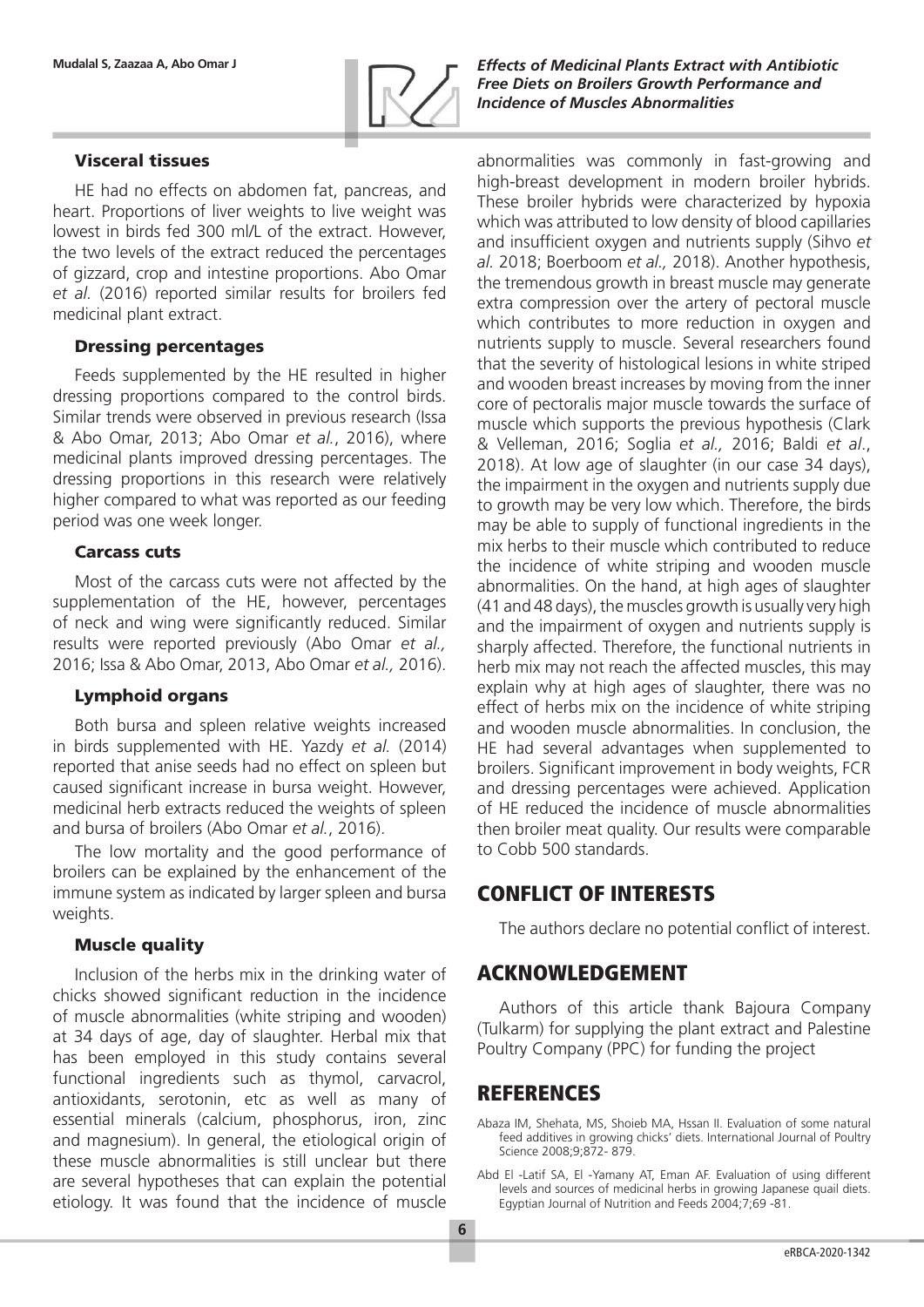

- Abedin A, Pei Z, Qingzhen Z, Zewei S. Application of traditional Chinese herbal medicine byproducts as dietary feed supplement and antibiotic replacement in animal production. Current Drug Metabolism 2019;30(1):54-64.
- Abo omar J, Hejazi A, Badran R. Performance of broilers supplemented with natural herb extract. Open Journal of Animal Sciences 2016;6(1):68- 74.
- Bakhiet AO, Adam SEI. Therapeutic utility, constituents and toxicity of some medicinal plants: a review. Veterinary Human Toxicology 1995;37:255- 258.
- Baldi G, Soglia F, Mazzoni M, Sirri F, Canonico L, Babini E, *et al.* Implications of white striping and spaghetti meat abnormalities on meat quality and histological features in broilers. Animal 2018;12(1):164-173.
- Baratta MT, Dorman HJD, Deans SG, Biondi DM, Ruberto G. Chemical composition, antimicrobial and anti oxidative activity of laurel, sage, rosemary, oregano and coriander essentials oils. Journal of Essential Oil Research 1998;10(6):618-627.
- Boerboom G, van Kempen T, Navarro‐Villa A, Pérez‐Bonilla A. Unraveling the cause of white striping in broilers using metabolomics. Poultry Science 2018;97(11):3977-3986.
- Clark, DL, Velleman, SG. Spatial influence on breast muscle morphological structure, myofiber size, and gene expression associated with the wooden breast myopathy in broilers. Poultry Science 2016;95(12):2930- 2945.
- Daramola OT. Medicinal plant leaf meal supplementation in broiler chickens diets: effect on performance characteristics, serum metabolite and antioxidant status. Animal Research International 2019;16(2):3334- 3342.
- Demir E, Kilinc K,Yildirim Y, Dincer F, Eseceli H. Comparative effects of mint, sage, thyme and flavomycin in wheat -based broiler diets. Archiva Zootechnica 2008;11:54-63.
- Elbushra M. Effect of dietary fenugreek seeds (*trigonella foenum*) as natural feed addition on broiler chicks' performance. Journal of Science and Technology 2012;13:27-33.
- EL-Gendi GM. Effect of Feeding Dietary Herbal Feed Additives on Productive and Metabolic Responses of Broiler Chicks. Egyptian Poultry Science 1996;16:395-412.
- Foster S, Duke J. A field guide to medicinal plants and herbs: of Eastern and Central North America. Boston: Houghton Mifflin; 1999.
- Ghazalah AA, Ibrahim AA. The possibility of using some edible and aromatic oils in the nutrition of Muscovi ducks. Egypt Poultry Science 1996;11:305-328.
- Gill A, Delaquis P, Russo P, Holley R. Evaluation of antilistreial action of cilantro oil on vacuum packed ham. Intertional Journal of Food Microbiology 2002;73:83-92.
- Gupta K, Thakral S, Arora K, Chowdhary M. Structural carbohydrate and mineral seeds. Indian Coca Arecenut and Species Journal 1996;20:120.
- Horton GMJ, Fennell M, Prasad BM. Effect of dietary garlic (*allium sativum*) on performance, carcass composition and blood chemistry changes in broiler chickens. Canadian Journal of Animal Science 1991;71:939- 942.
- Issa K, Abo Omar J. Effect of garlic powder on performance and lipid profile of broilers. Open Journal of Animal Science 2012;2:62-68.
- Jamroz D, Orda J, Kamel C, Williczkiewicz A, Wertelecki T, Skorupin'Ska J. The influence of phytogenic extract on performance, nutrients digestibility, carcass characteristic and gut microbial status in broiler

chickens. Journal of Animal Feed Science and Technology 2003;12:583- 596.

- Janssen AM. Antimicrobial activities of essential oils: a pharmacognostical study. Journal of Essential Oil Research 1989;10:618-627.
- Kolacz R, Switala M, Gajewczyk P. Herbs as agents affecting the immunological status and growth of piglets weaned with body weight deficiency. Journal of Animal Feed Science 1997;6:269-279.
- Kuttappan VA, Brewer V, Jason K. Apple JK, Owens CM. Influence of growth rate on the occurrence of white striping in broiler breast fillets. Poultry Science 2012;91(10):2677-2685.
- Lee MH, Lee HJ, Ryu PD. Public health risks: chemical and antibiotic residues review. Asian- Australasian Journal of Animal Science 2001;14:402- 413.
- Leung AY, Foster S. Encyclopedia of common natural ingredients used in food, drugs and cosmetics. 2<sup>nd</sup> ed. New York: John Wiley and Sons; 1996.
- Mansoub NH. Comparison of effects of using nettle (*urtica dioica*) and probiotic on performance and serum composition of broiler chickens. Global Veterinaria 2011;6:247-250.
- Mikaili P, Mohammad Nezhady MA, Shayegh J. Asghari MH. Study of antinociceptive effect of *thymus vulgaris* and *foeniculum vulgare* essential oil in mouse. International Journal for Academic Research 2010;2:374-376.
- Mudalal S. Incidence of white striping and its effect on the quality traits of raw and processed turkey breast meat. Food Sciences of Animal Resources 2019;39(3):410–417.
- Murray RK, Granner DK, Mayes P, Rodwell, VW. The text book of harpers biochemistry. 22<sup>nd</sup> ed. Los Altos: Appleton and Large; 1991.
- Najafi P, Torki M. Performance, blood metabolites and immuno competence of broiler chicks fed diets included essential oils of medicinal herbs. Journal of Animal and Veterinary Advances 2010;9:1164-1172.
- NRC National Research Council. Nutrient requirements of poultry. 9th ed. Washington: Academic Press; 1990.
- Petracci M, Soglia F, Madruga M, Carvalho L, Ida E, Estévez M. Wooden‐ breast, white striping, and spaghetti meat: causes, consequences and consumer perception of emerging broiler meat abnormalities. Comprehensive Review in Food Science and Food Safety 2019;18(4):565-583.
- Raju J, Patlolla JMR, Swamy MV, Rao CV. Diosgenin, a steroid saponins of trigonella foenum graecum (feungreek), Inhibitsazoxymethane -induced aberrant crypt foci formation in F344 Rats and induces apoptosis in HT-29 human colon cancer cells. Cancer Epidemiology, Biomarkers & Prevention 2004;13:1392-1398.

SAS Institute. SAS user's guide: statistics. Version 8.0 .Cary; 2002.

- Sihvo HK, Airas N, Lindén J, Puolanne, E. Pectoral vessel density and early ultrastructural changes in broiler chicken wooden breast myopathy. Journal of Comparative Pathology 2018;161(5):1-10.
- Skrabka -Blotnicka T, Rosin'ski A, Przysie -Zzna,Woloszyn J. Elminowska -Wenda, G. Effect of dietary formulation supplemented with herbal mixture on goose breast muscle quality. Report I. The Effect on the chemical composition. Archives für Geflügelkunde 1997;61:135-138.
- Soglia F, Mudalal S, Babini E, Di Nunzio M, Mazzoni M, Sirri F, *et al.* Histology, composition, and quality traits of chicken Pectoralis major muscle affected by wooden breast abnormality. Poultry Science 2016;95(3):651-659.